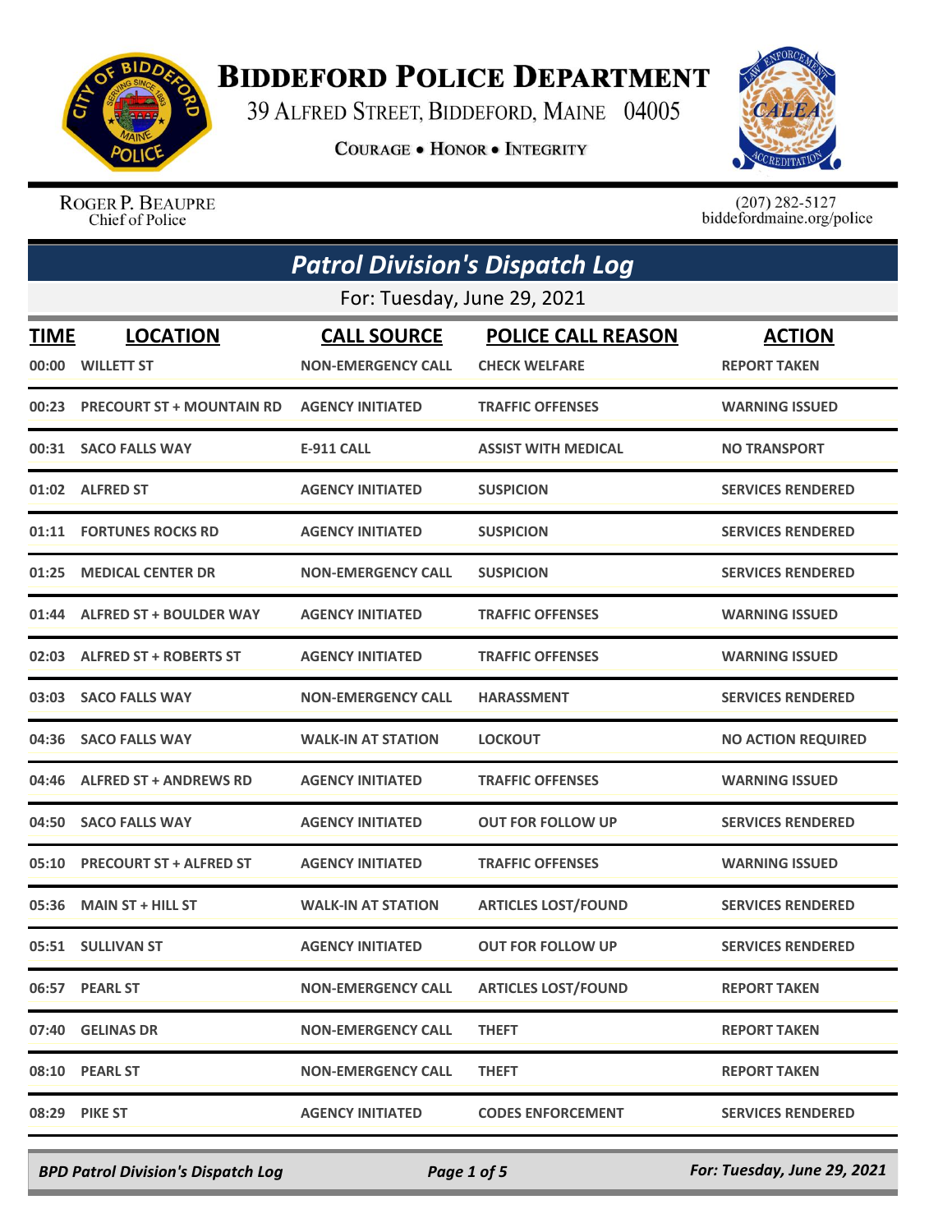| <b>TIME</b>                               | <b>LOCATION</b><br>08:49 BLANDINGS WAY  | <b>CALL SOURCE</b><br><b>NON-EMERGENCY CALL</b> | <b>POLICE CALL REASON</b><br><b>PARKING COMPLAINT</b>             | <b>ACTION</b><br><b>PARKING TICKET ISSUED</b> |
|-------------------------------------------|-----------------------------------------|-------------------------------------------------|-------------------------------------------------------------------|-----------------------------------------------|
|                                           | 09:23 ELM ST                            | <b>AGENCY INITIATED</b>                         | <b>COMMUNITY ENGAGEMENT</b>                                       | <b>SERVICES RENDERED</b>                      |
| 09:28                                     | <b>ELM ST</b>                           | <b>AGENCY INITIATED</b>                         | <b>COMMUNITY ENGAGEMENT</b>                                       | <b>NO VIOLATION</b>                           |
| 09:33                                     | <b>BARRA RD</b>                         | <b>AGENCY INITIATED</b>                         | <b>COMMUNITY ENGAGEMENT</b>                                       | <b>NO VIOLATION</b>                           |
| 09:40                                     | <b>POMERLEAU ST</b>                     | <b>AGENCY INITIATED</b>                         | <b>COMMUNITY ENGAGEMENT</b>                                       | <b>NO VIOLATION</b>                           |
|                                           | 09:57 HILLS BEACH RD                    | <b>AGENCY INITIATED</b>                         | <b>SHELLFISH VIOLATION</b>                                        | <b>NO VIOLATION</b>                           |
| 10:04                                     | <b>MAIN ST</b>                          | <b>AGENCY INITIATED</b>                         | <b>PRO-ACTIVE DV RESPONSE TEAM</b>                                | <b>NO VIOLATION</b>                           |
|                                           | 10:11 HILL ST                           | <b>AGENCY INITIATED</b>                         | <b>OUT FOR FOLLOW UP</b>                                          | <b>SERVICES RENDERED</b>                      |
|                                           | 10:32 MAY ST                            | <b>AGENCY INITIATED</b>                         | <b>COMMUNITY ENGAGEMENT</b>                                       | <b>SERVICES RENDERED</b>                      |
|                                           | 10:34 ALFRED ST                         | <b>AGENCY INITIATED</b>                         | <b>ANIMAL COMPLAINT</b>                                           | <b>SERVICES RENDERED</b>                      |
| 10:35                                     | <b>SCHOOL ST</b>                        | <b>NON-EMERGENCY CALL</b>                       | <b>THEFT</b>                                                      | <b>REPORT TAKEN</b>                           |
| 10:38                                     | <b>SOUTH ST</b>                         | <b>E-911 CALL</b>                               | <b>ATTEMPTED/THREATENED SUICIDE</b>                               | <b>REPORT TAKEN</b>                           |
| 11:12                                     | <b>MARINER WAY</b>                      | <b>NON-EMERGENCY CALL</b>                       | <b>CHECK WELFARE</b>                                              | <b>SERVICES RENDERED</b>                      |
| 11:15                                     | <b>MAIN ST</b>                          | <b>E-911 CALL</b>                               | ATTEMPTED/THREATENED SUICIDE TRANSPORT TO HOSPITAL                |                                               |
| 11:30                                     | <b>HILL ST</b>                          | <b>OTHER</b>                                    | <b>PAPERWORK</b>                                                  | <b>DISPATCH HANDLED</b>                       |
| 11:40                                     | <b>WACO DR</b>                          | <b>NON-EMERGENCY CALL</b>                       | <b>ANIMAL COMPLAINT</b>                                           | <b>SERVICES RENDERED</b>                      |
|                                           | 11:44 WASHINGTON ST + MAIN ST           | <b>NON-EMERGENCY CALL</b>                       | <b>TRESPASSING</b>                                                | <b>GONE ON ARRIVAL</b>                        |
|                                           | 11:48 HIGH ST                           | <b>NON-EMERGENCY CALL</b>                       | <b>MISSING PERSON</b>                                             | <b>UNFOUNDED</b>                              |
|                                           | 12:11 YATES ST                          | <b>NON-EMERGENCY CALL</b>                       | <b>PARKING COMPLAINT</b>                                          | <b>SERVICES RENDERED</b>                      |
|                                           | 12:23 ELM ST                            | <b>NON-EMERGENCY CALL</b>                       | <b>CRIM THREAT / TERRORIZING</b>                                  | <b>REPORT TAKEN</b>                           |
|                                           | 12:42 MARINER WAY                       | <b>NON-EMERGENCY CALL</b>                       | <b>PARKING COMPLAINT</b>                                          | <b>VSAC ISSUED</b>                            |
|                                           | 13:14 WASHINGTON ST                     | <b>AGENCY INITIATED</b>                         | <b>PAPERWORK</b>                                                  | <b>SUMMONS ISSUED</b>                         |
|                                           | <b>CHARGE: MISUSE OF IDENTIFICATION</b> |                                                 | OFFENDER: HEATHER LEE FIELDS  AGE: 46  RESIDENT OF: BIDDEFORD, ME |                                               |
|                                           | 13:19 MADDOX POND RD                    | <b>E-911 CALL</b>                               | 911 MISUSE                                                        | <b>DISPATCH HANDLED</b>                       |
|                                           | 13:24 ALFRED ST                         | <b>NON-EMERGENCY CALL</b>                       | <b>ARTICLES LOST/FOUND</b>                                        | <b>REPORT TAKEN</b>                           |
|                                           | 13:27 SULLIVAN ST                       | <b>NON-EMERGENCY CALL</b>                       | <b>CAR SEAT DETAIL</b>                                            | <b>SERVICES RENDERED</b>                      |
| <b>BPD Patrol Division's Dispatch Log</b> |                                         | Page 2 of 5                                     |                                                                   | For: Tuesday, June 29, 2021                   |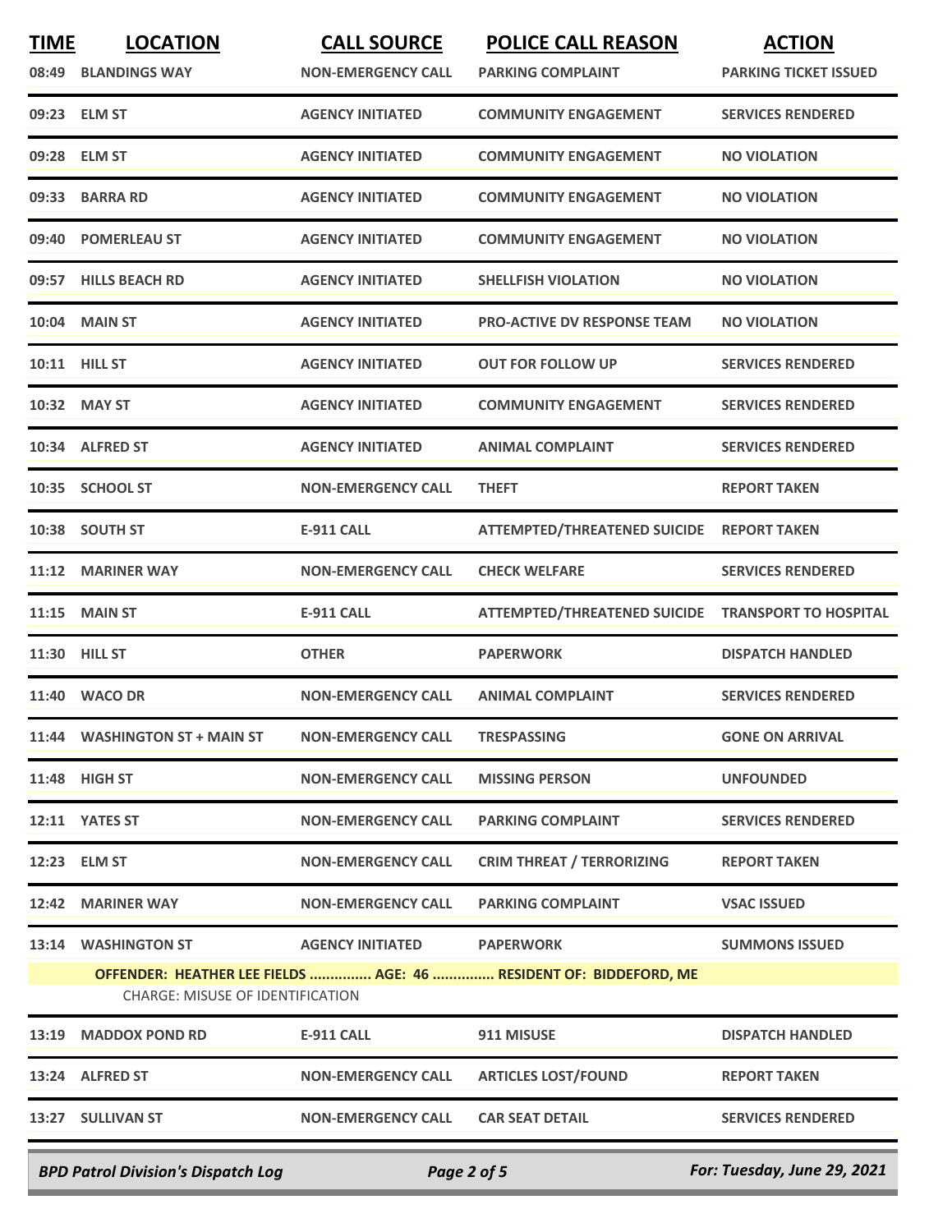| <b>TIME</b> | <b>LOCATION</b>                    | <b>CALL SOURCE</b>        | <b>POLICE CALL REASON</b>               | <b>ACTION</b>             |
|-------------|------------------------------------|---------------------------|-----------------------------------------|---------------------------|
|             | 13:32 BIDDEFORD GATEWAY CTR        | <b>NON-EMERGENCY CALL</b> | <b>VEHICLE CRASH - POLICE ONLY</b>      | <b>SERVICES RENDERED</b>  |
| 13:48       | ELM ST                             | <b>AGENCY INITIATED</b>   | <b>OUT FOR FOLLOW UP</b>                | <b>SERVICES RENDERED</b>  |
| 13:49       | <b>WEST ST</b>                     | <b>NON-EMERGENCY CALL</b> | <b>TRESPASSING</b>                      | <b>UNFOUNDED</b>          |
| 14:15       | <b>MAIN ST</b>                     | <b>E-911 CALL</b>         | 911 MISUSE                              | <b>UNFOUNDED</b>          |
|             | 14:16 SOUTH ST                     | <b>NON-EMERGENCY CALL</b> | <b>CITIZEN ASSIST</b>                   | <b>SERVICES RENDERED</b>  |
|             | 14:58 ELM ST                       | <b>NON-EMERGENCY CALL</b> | <b>ASSIST CITIZEN</b>                   | <b>SERVICES RENDERED</b>  |
|             | 15:11 POOL ST                      | <b>AGENCY INITIATED</b>   | <b>OUT FOR FOLLOW UP</b>                | <b>SERVICES RENDERED</b>  |
|             | 15:11 POOL ST + PIKE ST            | <b>E-911 CALL</b>         | <b>BOLO</b>                             | <b>UNFOUNDED</b>          |
|             | 15:18 HILLS BEACH RD + POOL ST     | <b>AGENCY INITIATED</b>   | <b>TRAFFIC OFFENSES</b>                 | <b>WARNING ISSUED</b>     |
|             | 15:20 ELM ST                       | <b>AGENCY INITIATED</b>   | <b>OUT FOR FOLLOW UP</b>                | <b>SERVICES RENDERED</b>  |
|             | 15:31 HILL ST                      | <b>WALK-IN AT STATION</b> | <b>PAPERWORK</b>                        | <b>SERVICES RENDERED</b>  |
| 15:39       | <b>MAIN ST</b>                     | <b>RADIO</b>              | <b>OUT FOR FOLLOW UP</b>                | <b>NEGATIVE CONTACT</b>   |
| 15:39       | <b>ADAMS ST</b>                    | <b>WALK-IN AT STATION</b> | <b>ARTICLES LOST/FOUND</b>              | <b>REPORT TAKEN</b>       |
| 15:40       | <b>ALFRED ST + MARINER WAY</b>     | <b>E-911 CALL</b>         | <b>VEHICLE CRASH - POLICE ONLY</b>      | <b>SERVICES RENDERED</b>  |
| 15:47       | <b>MAIN ST + ELM ST</b>            | <b>NON-EMERGENCY CALL</b> | <b>SUSPICION</b>                        | <b>UNFOUNDED</b>          |
| 15:48       | <b>SHOPS WAY</b>                   | <b>AGENCY INITIATED</b>   | <b>ALL OTHER</b>                        | <b>NO ACTION REQUIRED</b> |
|             | 15:52 STATE ST                     | <b>AGENCY INITIATED</b>   | <b>OUT FOR FOLLOW UP</b>                | <b>NEGATIVE CONTACT</b>   |
|             | 16:00 MILE STRETCH RD              | <b>AGENCY INITIATED</b>   | <b>TRAFFIC OFFENSES</b>                 | <b>WARNING ISSUED</b>     |
|             | <b>16:13 BIDDEFORD GATEWAY CTR</b> | <b>NON-EMERGENCY CALL</b> | <b>BURGLARY OF A MOTOR VEHICLE</b>      | <b>NO ACTION REQUIRED</b> |
|             | 16:17 ELM ST                       | <b>E-911 CALL</b>         | <b>ASSIST WITH VEHICLE CRASH - FIRE</b> | <b>STATE FORM TAKEN</b>   |
|             | 16:36 ALFRED ST                    | <b>WALK-IN AT STATION</b> | <b>ASSIST CITIZEN</b>                   | <b>SERVICES RENDERED</b>  |
|             | 16:39 ALFRED ST                    | <b>NON-EMERGENCY CALL</b> | <b>BOLO</b>                             | <b>NEGATIVE CONTACT</b>   |
|             | 17:27 CUTTS ST                     | <b>E-911 CALL</b>         | <b>BURGLARY</b>                         | <b>REPORT TAKEN</b>       |
|             | 17:29 ELM ST                       | <b>AGENCY INITIATED</b>   | <b>TRAFFIC OFFENSES</b>                 | <b>VSAC ISSUED</b>        |
|             | 17:29 ROBERTS ST                   | <b>NON-EMERGENCY CALL</b> | <b>DISTURBANCE / NOISE</b>              | <b>SERVICES RENDERED</b>  |
|             | 17:32 MAIN ST                      | <b>AGENCY INITIATED</b>   | <b>OUT FOR FOLLOW UP</b>                | <b>SERVICES RENDERED</b>  |
|             |                                    |                           |                                         |                           |

*BPD Patrol Division's Dispatch Log Page 3 of 5 For: Tuesday, June 29, 2021*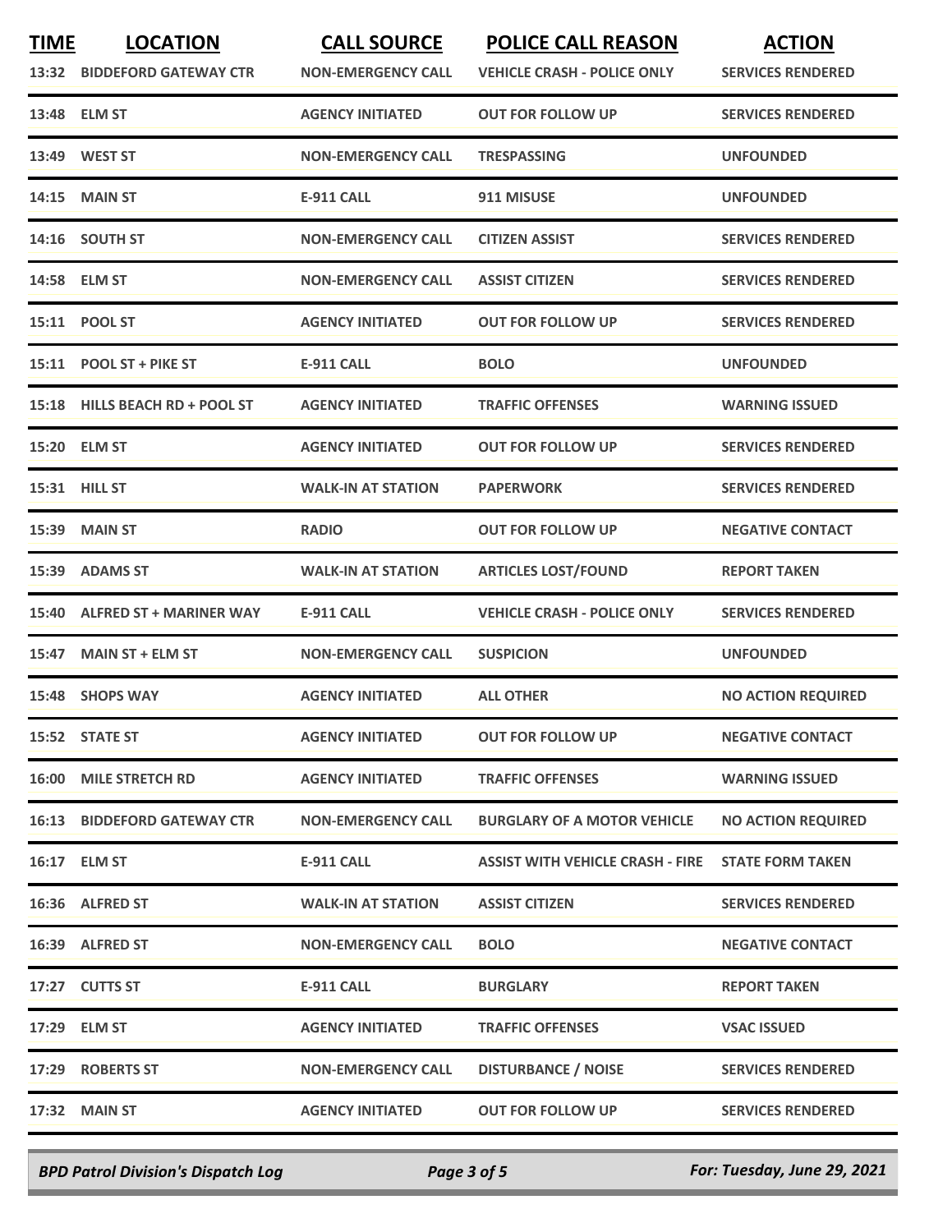| <b>TIME</b> | <b>LOCATION</b>                                         | <b>CALL SOURCE</b>        | <b>POLICE CALL REASON</b>                                                                             | <b>ACTION</b>                |
|-------------|---------------------------------------------------------|---------------------------|-------------------------------------------------------------------------------------------------------|------------------------------|
|             | 17:33 ALFRED ST + EDWARDS AVE                           | <b>NON-EMERGENCY CALL</b> | <b>ROAD HAZARD</b>                                                                                    | <b>REMOVED HAZARD</b>        |
|             | 17:38 ELM ST + ST MARYS ST                              | <b>NON-EMERGENCY CALL</b> | <b>BOLO</b>                                                                                           | <b>UNFOUNDED</b>             |
| 17:48       | <b>MAIN ST</b>                                          | <b>AGENCY INITIATED</b>   | <b>COMMUNITY ENGAGEMENT</b>                                                                           | <b>SERVICES RENDERED</b>     |
|             | <b>18:15 WASHINGTON ST</b>                              | <b>NON-EMERGENCY CALL</b> | <b>SUSPICION</b>                                                                                      | <b>NO VIOLATION</b>          |
| 18:43       | <b>MARINER WAY</b>                                      | <b>AGENCY INITIATED</b>   | <b>OUT FOR FOLLOW UP</b>                                                                              | <b>SERVICES RENDERED</b>     |
|             | 19:30 MAIN ST                                           | <b>NON-EMERGENCY CALL</b> | <b>FIREWORKS COMPLAINT</b>                                                                            | <b>GONE ON ARRIVAL</b>       |
| 19:41       | <b>MARINER WAY</b>                                      | <b>NON-EMERGENCY CALL</b> | <b>SHOPLIFTING</b>                                                                                    | <b>REPORT TAKEN</b>          |
|             | 19:54 ALFRED ST<br>CHARGE: AGGRAVATED CRIMINAL MISCHIEF | <b>RADIO</b>              | <b>OUT FOR FOLLOW UP</b><br>OFFENDER: ZACHARY HARRINGTON  AGE: 20  RESIDENT OF: OLD ORCHARD BEACH, ME | <b>SUMMONS ISSUED</b>        |
|             | 19:59 SOUTH ST                                          | <b>NON-EMERGENCY CALL</b> | <b>SUSPICION</b>                                                                                      | <b>SERVICES RENDERED</b>     |
|             | 20:03 SKY HARBOR DR                                     | <b>NON-EMERGENCY CALL</b> | <b>PARKING COMPLAINT</b>                                                                              | <b>SERVICES RENDERED</b>     |
|             | 20:13 BUZZELL RD                                        | <b>E-911 CALL</b>         | <b>ASSIST WITH MEDICAL</b>                                                                            | <b>NO TRANSPORT</b>          |
|             | 20:17 ALFRED ST                                         | <b>AGENCY INITIATED</b>   | <b>CHECK WELFARE</b>                                                                                  | <b>SERVICES RENDERED</b>     |
|             | <b>20:30 MAIN ST</b>                                    | <b>NON-EMERGENCY CALL</b> | <b>THEFT</b>                                                                                          | <b>REPORT TAKEN</b>          |
| 20:44       | <b>HILL ST</b>                                          | <b>AGENCY INITIATED</b>   | <b>PAPERWORK</b>                                                                                      | <b>PAPERWORK SERVED</b>      |
|             | 20:45 SACO FALLS WAY                                    | <b>NON-EMERGENCY CALL</b> | <b>NOISE COMPLAINT</b>                                                                                | <b>UNFOUNDED</b>             |
|             | 21:00 ALFRED ST                                         | <b>NON-EMERGENCY CALL</b> | <b>MESSAGE DELIVERY</b>                                                                               | <b>SERVICES RENDERED</b>     |
|             | 21:10 POOL ST + HIDDEN FARM RD                          | <b>AGENCY INITIATED</b>   | <b>TRAFFIC OFFENSES</b>                                                                               | <b>WARNING ISSUED</b>        |
|             | 21:12 RIVER RD + LITTLE HOUSE OF PR E-911 CALL          |                           | <b>ASSIST CITIZEN</b>                                                                                 | <b>SERVICES RENDERED</b>     |
|             | 21:45 ALFRED ST                                         | <b>NON-EMERGENCY CALL</b> | <b>VEHICLE CRASH - POLICE ONLY</b>                                                                    | <b>STATE FORM TAKEN</b>      |
|             | 21:47 MEDICAL CENTER DR                                 | <b>NON-EMERGENCY CALL</b> | <b>ASSIST WITH MEDICAL</b>                                                                            | <b>TRANSPORT TO HOSPITAL</b> |
|             | <b>22:06 BRADBURY ST</b>                                | <b>NON-EMERGENCY CALL</b> | <b>SUSPICION</b>                                                                                      | <b>UNFOUNDED</b>             |
|             | 22:33 ALFRED ST                                         | <b>WALK-IN AT STATION</b> | <b>OUT FOR FOLLOW UP</b>                                                                              | <b>SERVICES RENDERED</b>     |
|             | 22:47 FOSS ST + KING ST                                 | <b>AGENCY INITIATED</b>   | ASSIST WITH MEDICAL-OVERDOSE                                                                          | <b>TRANSPORT TO HOSPITAL</b> |
|             | 23:03 BRADBURY ST                                       | E-911 CALL                | <b>DOMESTIC COMPLAINTS</b>                                                                            | <b>REPORT TAKEN</b>          |
|             | 23:21 ALFRED ST                                         | <b>NON-EMERGENCY CALL</b> | <b>ALARM - POLICE</b>                                                                                 | <b>BUILDING CHECK/SECURE</b> |
|             |                                                         |                           |                                                                                                       |                              |

*BPD Patrol Division's Dispatch Log Page 4 of 5 For: Tuesday, June 29, 2021*